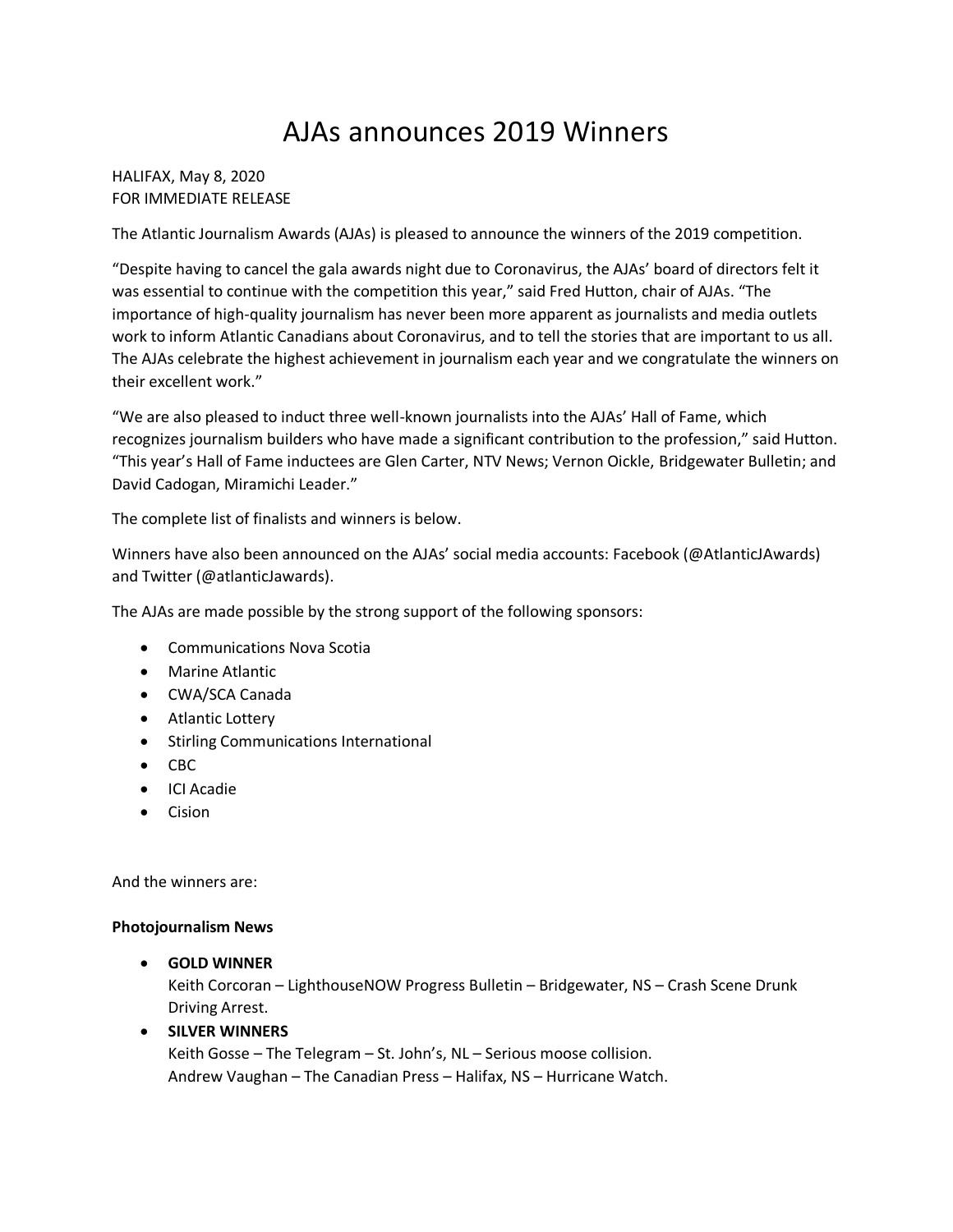#### **Photojournalism Portrait/Feature**

• **GOLD WINNER**

Eric Wynne – The Chronicle Herald – Halifax, NS – Listening In.

#### • **SILVER WINNERS**

Andrew Vaughan – The Canadian Press – Halifax, NS – Rural Route. Andrew Vaughan – The Canadian Press – Halifax, NS – Polar Bear Dip.

#### **Atlantic Magazine Article**

#### • **GOLD WINNER**

Ben Goldfarb – Atlantic Salmon Journal – Chamcook, NB – Too hot to handle, Summer 2019

• **SILVER WINNERS** Stephen Kimber – Atlantic Business Magazine – St. John's, NL – Bonavista's Master of Flip Jim Gourlay – Saltscapes – Halifax, NS – A Toxic Legacy

#### **Atlantic Magazine: Best Cover**

• **GOLD WINNER**

Content Team – Atlantic Books Today – Halifax, NS – Atlantic Books Today Edition #90

• **SILVER WINNERS** Carolyn Green – Atlantic Business Magazine – St. John's, NL – Top 50 CEO Awards. Shawn Dalton – Saltscapes – Halifax, NS – Saltscapes Cover

#### **Atlantic Magazine: Best Profile Article**

• **GOLD WINNER** 

Stephen Kimber – Atlantic Business Magazine – St. John's, NL – We were the three beeotches.

• **SILVER WINNERS**

Jenn Thornhill Verma – Newfoundland Quarterly – St. John's, NL – Accordian to Don. Anne Calder – Saltscapes – Halifax, NS – Aubrey's story.

#### **Breaking/Spot News Reporting: Newspaper**

• **GOLD WINNER**

Rosie Mullaley – The Telegram – St. John's, NL – Inmate death at HMP.

• **SILVER WINNER** Keith Corcoran – LighthouseNOW Progress Bulletin – Bridgewater, NS – Crash Scene Drunk Driving Arrest.

#### **Breaking News: Radio**

• **GOLD WINNER** Fred Hutton – VOCM – St. John's, NL – FISH-NL Raids FFAW Meeting.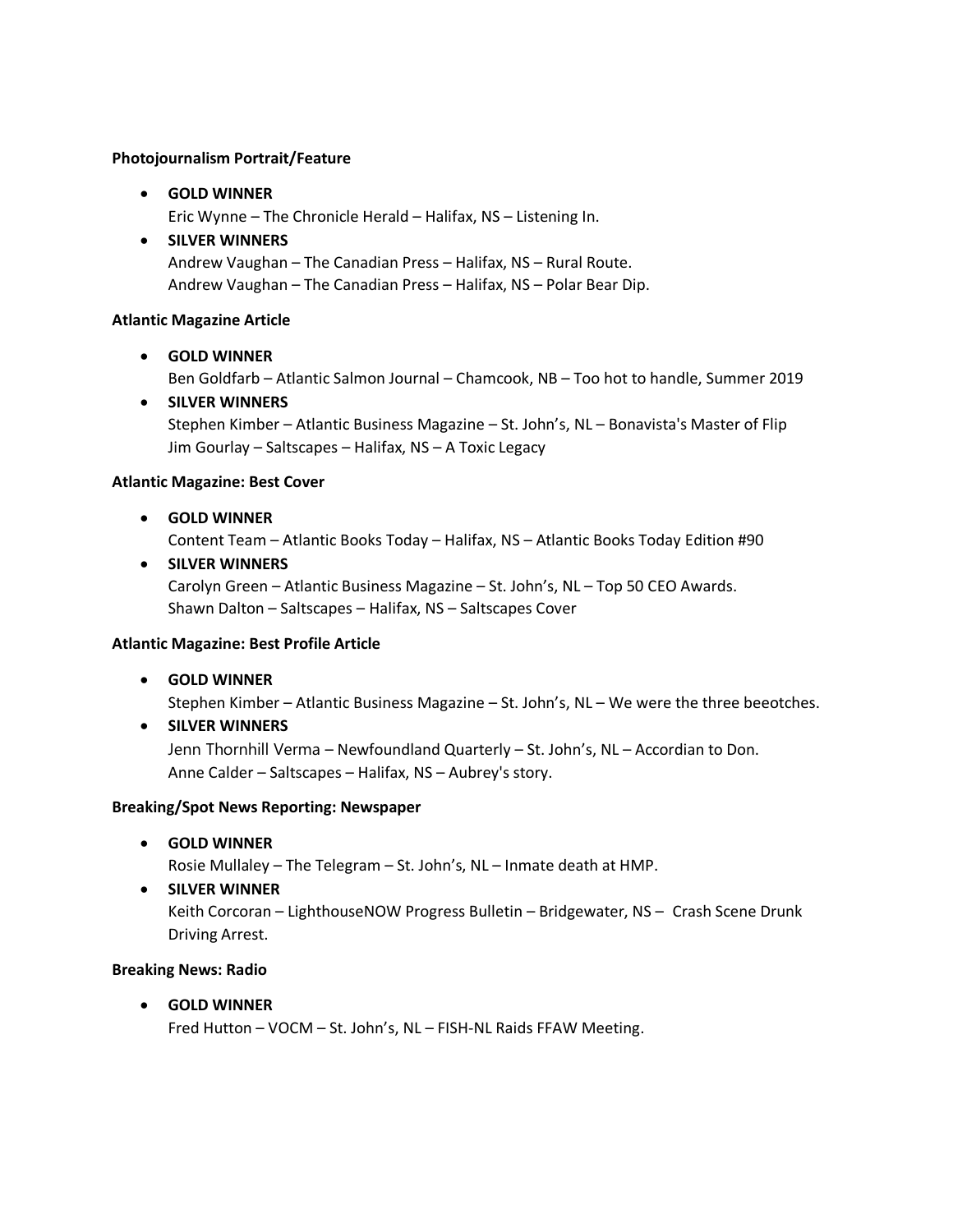#### **Breaking News/Spot News: Television**

# • **GOLD WINNER**

Équipe du Téléjournal Acadie – Radio-Canada Acadie – Moncton, NB – L'ouragan Dorian frappe les Maritimes

# • **SILVER WINNERS**

Équipe du Téléjournal Acadie – Radio-Canada Acadie – Moncton, NB – Couverture de la tragédie touchant la famille Barho à Halifax

Colleen Jones – CBC Nova Scotia – Halifax, NS – Hurricane Dorian coverage

### **Excellence in Digital Journalism: Breaking News**

# • **GOLD WINNER**

Aly Thomson – CBC NS – Halifax, NS – Hurricane Dorian coverage.

# • **SILVER WINNERS**

Victoria Battcock – VOCM – St. John's, NL – Hotel Mount Pearl Destroyed by Fire. Alix Villeneuve – Radio-Canada Acadie – Caraquet, NB – Éoliennes à Anse-Bleue : « si j'avais su, je n'aurais pas signé »

#### **Enterprise Reporting: Newspaper**

• **GOLD WINNER**

Team entry: Lyndsay Armstrong, Robert Cribb, Elizabeth McSheffrey, Megan O'Toole, Patti Sonntag, Zane Woodford – Star Halifax/Global News – Halifax, NS – Tainted Water.

# • **SILVER WINNERS**

Ashley Fitzpatrick – The Telegram – St. John's, NL – Muskrat Falls Inquiry. Caora McKenna – The Coast – Halifax, NS – The Methadone Method.

#### **Enterprise Reporting: Radio**

# • **GOLD WINNER**

Information Morning (Christina Harnett/Portia Clark/Louise Renault) – CBC NS – Halifax, NS – CBC Information Morning

# • **SILVER WINNERS**

Maggie Rahr – CBC NS – Halifax, NS – Carrie Low Dan Ahlstrand – News 95.7 – Halifax, NS – Hurricane Dorian Special Coverage

#### **Enterprise Reporting: Television**

• **GOLD WINNER**

Carolyn Ray, David Laughlin – CBC NS – Halifax, NS – The Cost of Breathing

# • **SILVER WINNERS**

Ariana Kelland – CBC NL – St. John's, NL – Cops on Camera Ryan Cooke – CBC NL – St. John's, NL – St. John's panhandler stuck in cycle of court appearances he can't remember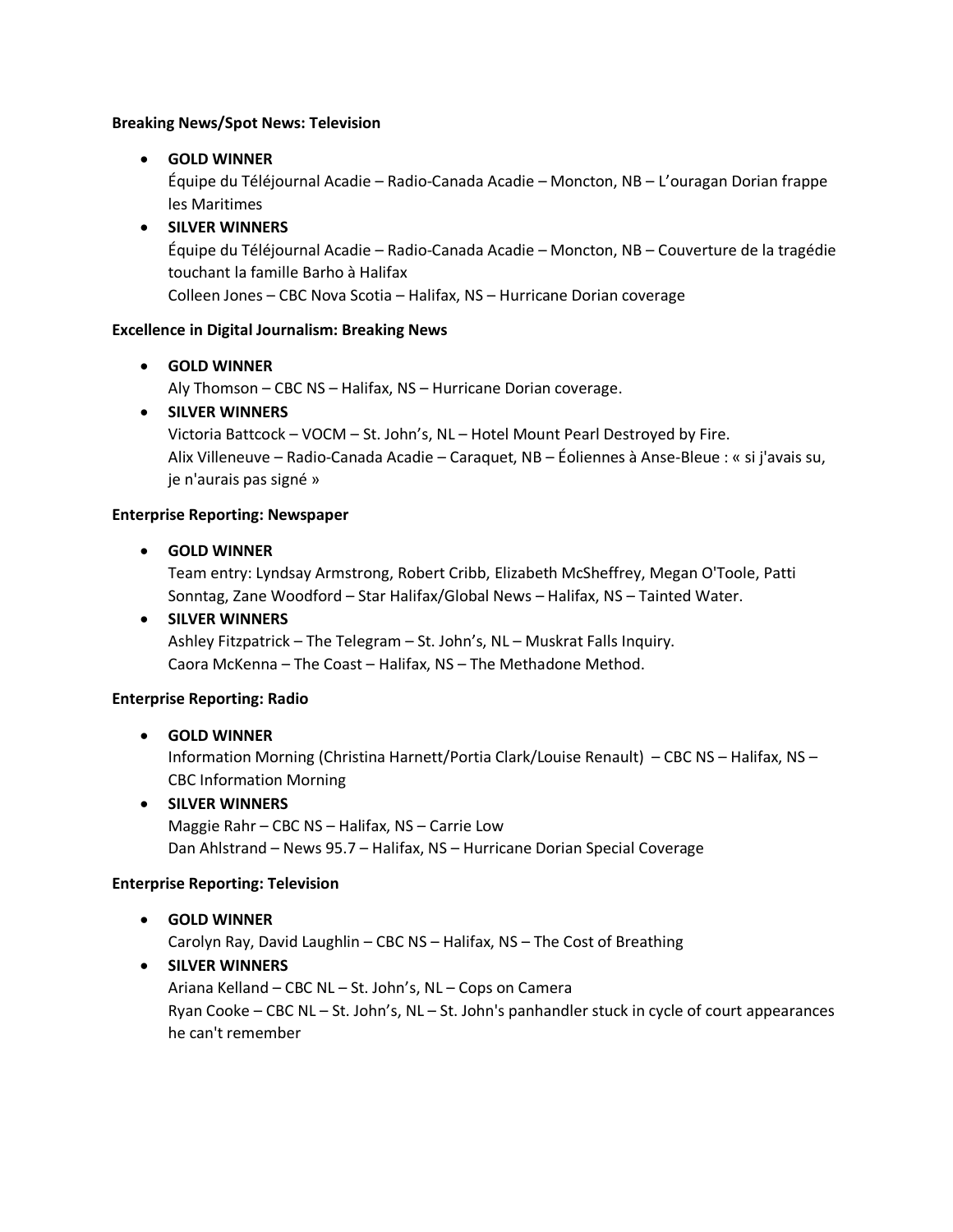#### **Excellence in Digital Journalism: Enterprise/Longform**

• **GOLD WINNER**

Lindsay Jones – Topic Magazine – Halifax, NS – Mothering Without Limits

#### • **SILVER WINNERS**

Linda Pannozzo – Halifax Examiner – Halifax, NS – The Archaeology of Loss. Maggie Rahr – AMI / Ocean Entertainment – Halifax, NS – What Happened to Holly Bartlett.

#### **Feature: Newspaper**

### • **GOLD WINNER**

Andrew Bethune – The Coast – Halifax, NS – Health care's exhausted pain reliever.

# • **SILVER WINNERS**

Lindsay Jones – Freelancer Lindsay Jones for the Globe and Mail – Halifax, NS – 'It's up to us': A Mi'kmaq mother's killing drives Cape Breton community to action. Juanita Mercer – The Telegram – St. John's, NL – Remembering Rudy.

#### **Feature: Radio**

• **GOLD WINNER**

Rebecca Nolan – CBC: Atlantic Voice – St. John's, NL – The Pear Tree.

#### • **SILVER WINNERS**

Richard Woodbury – CBC NS – Halifax, NS – Finding Florence. Peter Gullage – CBC NL – St. John's, NL – Crow Gulch Was Here.

#### **Feature: Television**

- **GOLD WINNER** Jean Laroche – CBC NS – Halifax, NS – Buchanan's Electric John.
- **SILVER WINNERS** Janique Leblanc – Radio-Canada Acadie – Moncton, NB – Lillian Vetter : ma deuxième vie en Acadie Jen White – CBC NL – St. John's, NL – This Is My Story.

#### **Business Reporting: Any Medium**

• **GOLD WINNER**

Robert Jones – CBC NB – Saint John, NB – Fiscal Fumble.

• **SILVER WINNERS**

Patrick Butler – Radio-Canada Acadie – Moncton, NB – Exploration pétrolière à T.-N.-L. : une surveillance à temps partiel pour les espèces en danger.

Patrick Butler – Radio-Canada Acadie – Moncton, NB – Un délice japonais alimente les espoirs de tout un village.

#### **Sports Reporting: Any Medium**

• **GOLD WINNER**

Mathieu Massé – Radio-Canada Acadie – Moncton, NB – La littératie physique en diminution chez les jeunes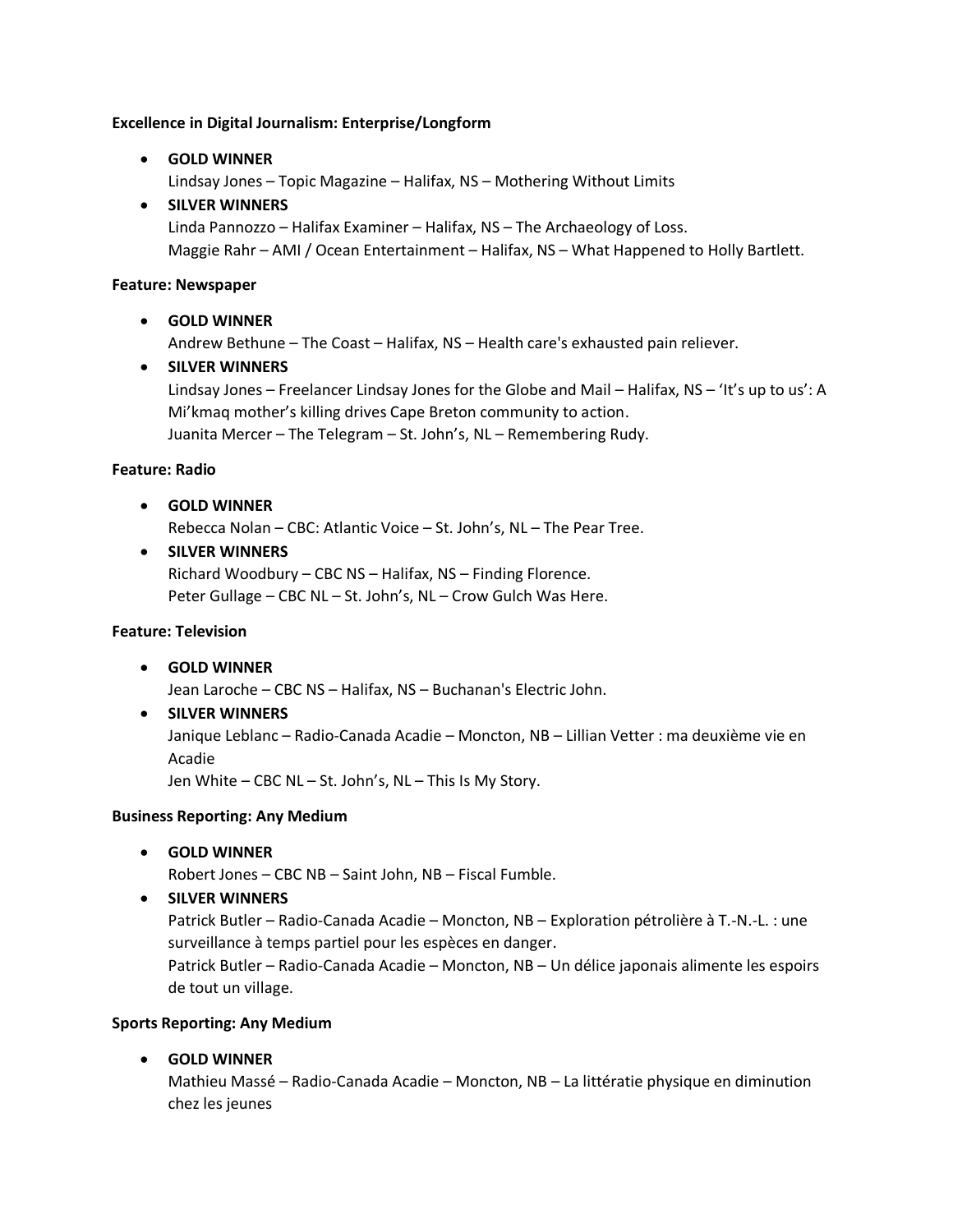### • **SILVER WINNERS**

François Le Blanc – Radio-Canada Acadie – Moncton, NB – Le casse-tête de Simon Mark Dwyer – NTV – St. John's, NL – On the Mark – Chasing a Dream

#### **Arts and Entertainment Reporting: Any Medium**

• **GOLD WINNER**

Marjorie Simmins – Saltscapes – Halifax, NS – Rockin' the blues.

• **SILVER WINNERS** Jimena Vergara – Radio-Canada Acadie – Moncton, NB – Une carrière marquée par le CMA de 1994.

Andrea Nemetz – Halifax Magazine – Halifax, NS – Dinuk Wijeratne.

### **Commentary: Any Medium**

• **GOLD WINNER**

El Jones – Halifax Examiner – Halifax, NS – In praise of First Girls.

# • **SILVER WINNERS**

Brian Flinn – allNovaScotia – Halifax, NS – No Room for Dissent – McNeil's China policy. Stephen Kimber – Halifax Examiner – Halifax, NS – Coming to terms with the Complicated legacy of Gerald Regan.

# **Video Journalist: Television**

• **GOLD WINNER**

Kelly-Anne Roberts – NTV – St. John's, NL – Show of work.

• **SILVER WINNERS** Marie-Isabelle Rochon – Radio-Canada Acadie – Moncton, NB – Show of work.

Leila Beaudoin – NTV – St. John's, NL – Show of work.

#### **Best Community Newspaper News Story**

# • **GOLD WINNER**

Paul Pickrem – The Valley Harvester – Kingston, NS – The Wolfville Farmers' Market: Behind the Scenes

• **SILVER WINNER**

Keith Corcoran – LighthouseNOW Progress Bulletin – Bridgewater, NS – Cystic Fibrosis Breakthrough Therapy

#### **Editorial Cartooning**

• **GOLD WINNER** Michael de Adder - The Chronicle Herald/Brunswick News – Show of work.

#### **Best Information News Radio Program (Selected Program)**

• **GOLD WINNER**

The Sheldon MacLeod Show December 11, 2019: Cracked Armor – News 95.7 – Halifax, NS.